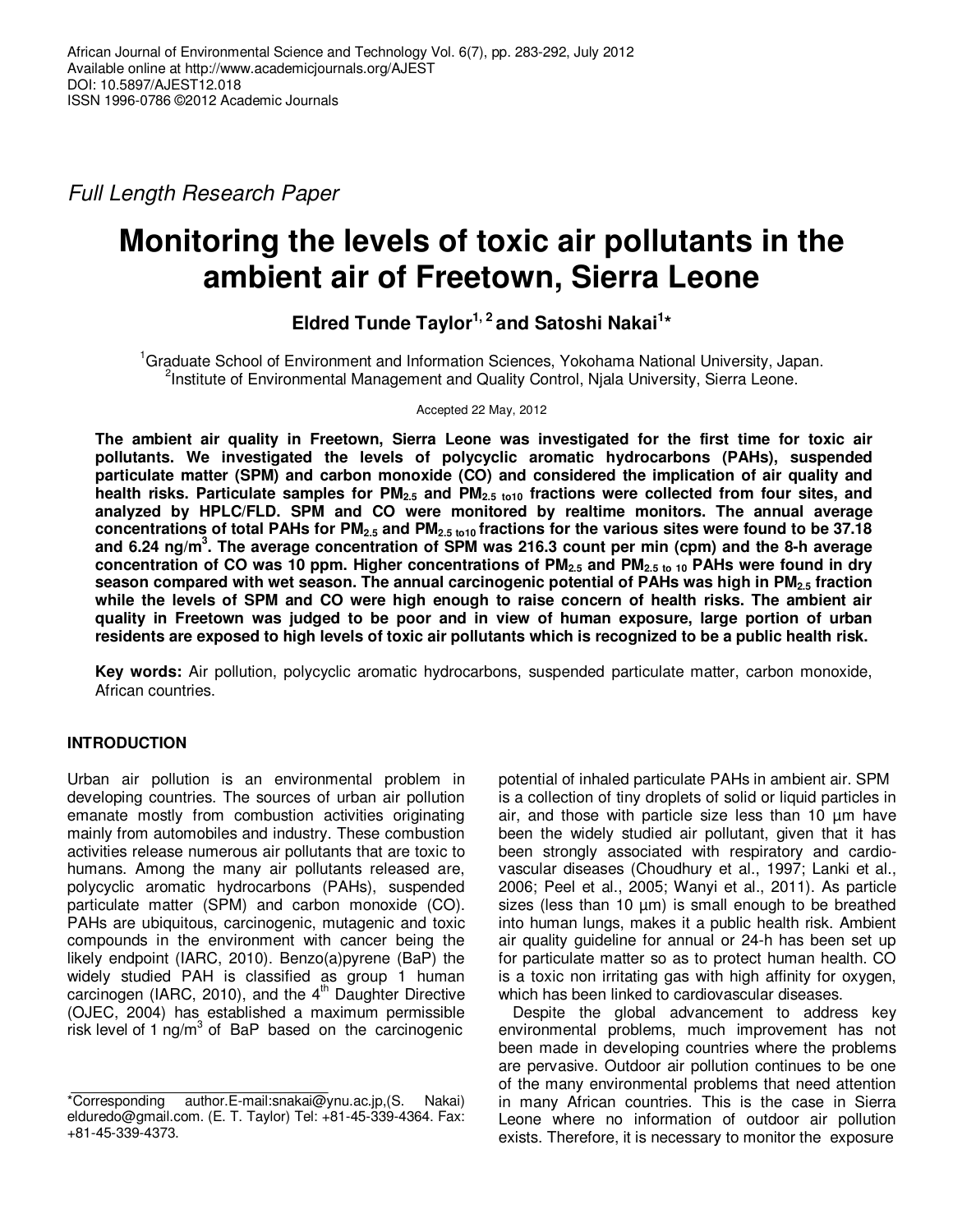

**Figure 1**. Map of study area indicating sampling sites.

levels of toxic air pollutants in the outdoor air environment in order to establish a baseline data because such monitoring has never been done in the study area. In spite of the paucity of studies on outdoor air pollution in many cities around Africa, a handful of studies have been conducted and reported ambient levels of pollutants (Abu-Allaban et al., 2002; Dionisio et al., 2010; Fanou et al., 2006; Lindén et al., 2008; Muendo et al., 2006; Olajire et al., 2011). The concern of urban air quality in developing countries especially in Africa continues to rise because of direct consequences of combustion activities. These include: wide spread open pit burning of household and commercial wastes, residential wood and charcoal burning ovens in open air, unregulated leaded gasoline vehicles and industrial emissions. Acknowledging the many similarities that exists in the conventional sources of urban air pollution in many countries around the world, many African countries including Sierra Leone differs, because over 70% of the urban population utilizes biomass for cooking in simple open stoves (Smith et al., 2004). Understanding the extent to which humans are exposed to toxic air pollutants requires a sound knowledge of their concentrations in the environment, and the health risks they pose but the lack monitoring data in Sierra Leone makes it difficult to develop a reliable control strategy. This is a broader study that investigated the levels of outdoor and indoor air pollution with the goal of examining the health effects associated with exposure to air pollutants. However, the study was not conducted on a large scale or long duration, but was seen as the first step to assess the environment in Sierra Leone. In the current paper, we report the preliminary levels of air pollution, and the other components in the wider study will be reported elsewhere. We measured the levels of toxic air pollutants in Freetown, the capital of Sierra Leone to investigate the environmental state and health risks with the view to address environmental problems. Thus, the levels of PAHs, SPM and CO were monitored in the ambient air of Freetown.

#### **MATERIALS AND METHODS**

#### **Study area and sites description**

Sierra Leone is situated along the Atlantic Coast of West Africa, boarded by Guinea to the north and Liberia to the South (Figure 1). The commercial capital Freetown, 27 m above sea level is located on the west coast of the country on a mountain peninsula stretching into the Atlantic Ocean. Freetown has a tropical climate with wet season (May to October) and dry season (November to April). Wet season is characterized by precipitation while dry season is characterized by extended sunshine, dust-loaded trade wind coming from the Sahara Desert. Sampling was conducted at foursites in Freetown during September 2010, March 2011 and September 2011, which are: (i) industrial area, (ii) municipal solid waste dumpsite-residential area, (iii) traffic area, and (iv) residential area.

### **Industrial area**

This site (Kissy) is located from industrial plants, the sea port and main motorway leading to the city center. Extending towards the Atlantic Ocean are illegal settlements that burn biomass and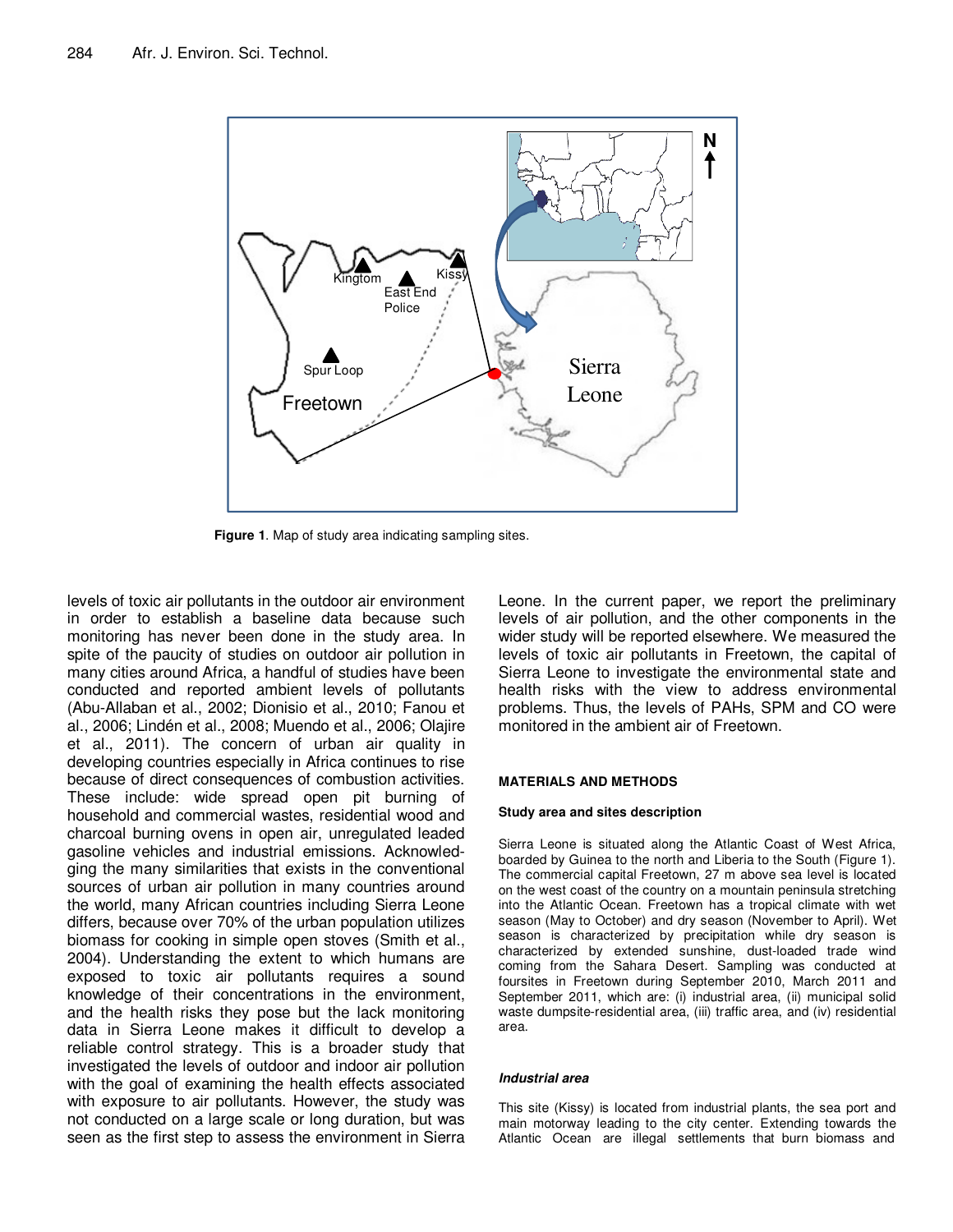| <b>Period</b>               | Temperature $(°C)$ | Relative humidity (%) | Rainfall (mm) | Prevailing<br>wind direction | Wind speed<br>(km/h) |
|-----------------------------|--------------------|-----------------------|---------------|------------------------------|----------------------|
| Wet season (September 2010) | 26                 | 89                    | 30            | S. SW                        | 18                   |
| Wet Season(September 2011)  | 28                 | 79                    | 19            | S. SW                        | 16                   |
| Dry season (March 2011)     |                    | 52                    |               | N. NE                        | 14                   |

**Table 1.** Meteorological information of ambient temperature, relative humidity, rainfall, wind direction and wind speed.

Temperature and relative humidity data were obtained by Lascar EL-USB-2 data logger; rainfall, wind direction and wind speed were obtained from BBC weather site http://news.bbc.co.uk/weather/ and Timeanddate.com at http://www.timeanddate.com/weather/sierra-leone/freetown .

domestic wastes in open air, a depot for processing scrap metals for transshipment which also receive other forms of solid wastes. Notably are garages that repair diesel trucks and trailer engines for mining companies. Monitors were deployed about 300 to 400 m away from the closest plant in a residential compound.

#### **Municipal solid waste dumpsite-residential area**

Located in Kingtom, this site is host to the largest municipal waste dump, wood burning ovens (bakeries), and street vendor outlets. Settlements range from middle class to squatting and it is home to two most prominent senior schools in the city. Domestic and commercial forms of solid wastes, plastic materials, car tyres etc are openly and indiscriminately dumped at the waste dump site. Burning of solid wastes is practiced in dry season when little or no precipitation occurs. Samples were collected 300 m from the municipal waste dumpsite in a residential compound.

#### **Traffic area**

Goderich Street/East End Police intersection is located in the central business district of Freetown, characterized by offices, retail shops, vehicular and pedestrian traffic. This intersection serves as major transit point for taxis and mini buses (Poda-Poda), high rising buildings on either side forming street valley. Adjacent to this site is the Annie Walsh Memorial Secondary School that stretches towards the eastern direction. Traffic volumes in the morning period are about 350 to 400 vehicles and 600 to 700 motorcycles per hour. Monitors were deployed and samples collected along the sidewalk 3 m from the main street.

#### **Residential area**

This site (Spur Loop) is located 5 to 6 km from the city center on the outskirts of the city in a valley between two over looking hills in the west end of the city. Settlements in this area are generally upper class, and the air seems to be clean because of the absence of major roads, industries and solid wastes dumpsite.

Abbreviation of sites and total PAHs used in the result and discussion sections are explained thereafter as follow: industry (IND), municipal solid wastes dumpsite-residential (MSWR), traffic (TRF), residential ( $RSD$ ) and total PAHs ( $\Sigma$ PAHs).

#### **Sampling program**

#### **PAHs**

Twenty-four hours simultaneous sampling was carried out in September 2010, while 12-h diurnal sampling was made in March 2011 and September 2011. A sampling height of 2.5 m was

maintained during the monitoring periods. The difference in sampling periods was due to field sampling constraints. Eight samples each from industry, municipal solid wastes dumpsiteresidential and traffic areas were collected within seventeen days in wet season (September 2010), and six samples each from the same sites were collected in eight days in dry season (March 2011) for  $PM_{2.5}$  and  $PM_{2.5-10}$  fractions of PAHs. Fine  $[PM_{2.5}]$  and coarse  $[PM<sub>2.5 to 10</sub>]$  particles were collected for PAHs on a 20 and 10 mm diameter Teflon coated glass fiber filters using Sibata ATPS-20H dual impactor (Sibata Scientific Technology Limited), although no gravitational determination of particulate matter on the filters were made. A uniform flow rate of 1.5 L/min was maintained during the monitoring periods. Ten samples from traffic and five samples from residential areas were collected within fourteen days in September 2011 for PAHs. Furthermore, samples collected in September 2011 at traffic site were to check whether concentrations of PAHs significantly vary between similar seasons.

At the end of each sampling day, samples were wrapped in aluminum foils and stored below freezing temperature before transportation to Japan for analysis. Prior to sampling, Teflon coated glass fiber filters were baked at 450°C for 5 h to remove traces of organic impurities.

#### **SPM and CO**

The level of suspended particulate matter (SPM) was monitored in dry season using a digital LD-3K2 dust monitor (Sibata Scientific Technology Ltd) equipped with a laser that measure the relative concentration of respirable particles in air through the intensity of scattered light. 12 h daytime monitoring of SPM for particles less than 10 µm was conducted for six days in one week in March 2011 across industry, municipal solid wastes dumpsite-residential and traffic sites, respectively. SPM in the current study refer to suspended dust particles in air with 100% of particles having an aerodynamic diameter of less than 10  $\mu$ m. PM $_{10}$  and PM $_{2.5}$  fractions largely constitute SPM, and  $PM_{2.5}$  is mostly considered as the greatest contributor to  $PM_{10}$  in areas dominated by carbonated materials. The relative concentration measured in this study is expressed as count per min (cpm) which could be expressed as mass concentration ( $\mu$ g/m<sup>3</sup>), if the K factor (factor to calculate mass concentration from relative concentration) is determined. Since the K factor was not determined for  $PM<sub>2.5</sub>$ , the relative concentration of SPM is reported. In the case of indoor SPM at school, K factor is approved as 0.0013 (1 cpm = 0.0013 mg/m<sup>3</sup>) (Standard for school environmental sanitation, Japan). CO was monitored in realtime by Lascar EL-USB-CO data logger for the same period as SPM. Meteorological data for the monitoring periods are presented in Table 1.

#### **PAHs extraction and analysis**

All reagents were of chromatographic grade, from WAKO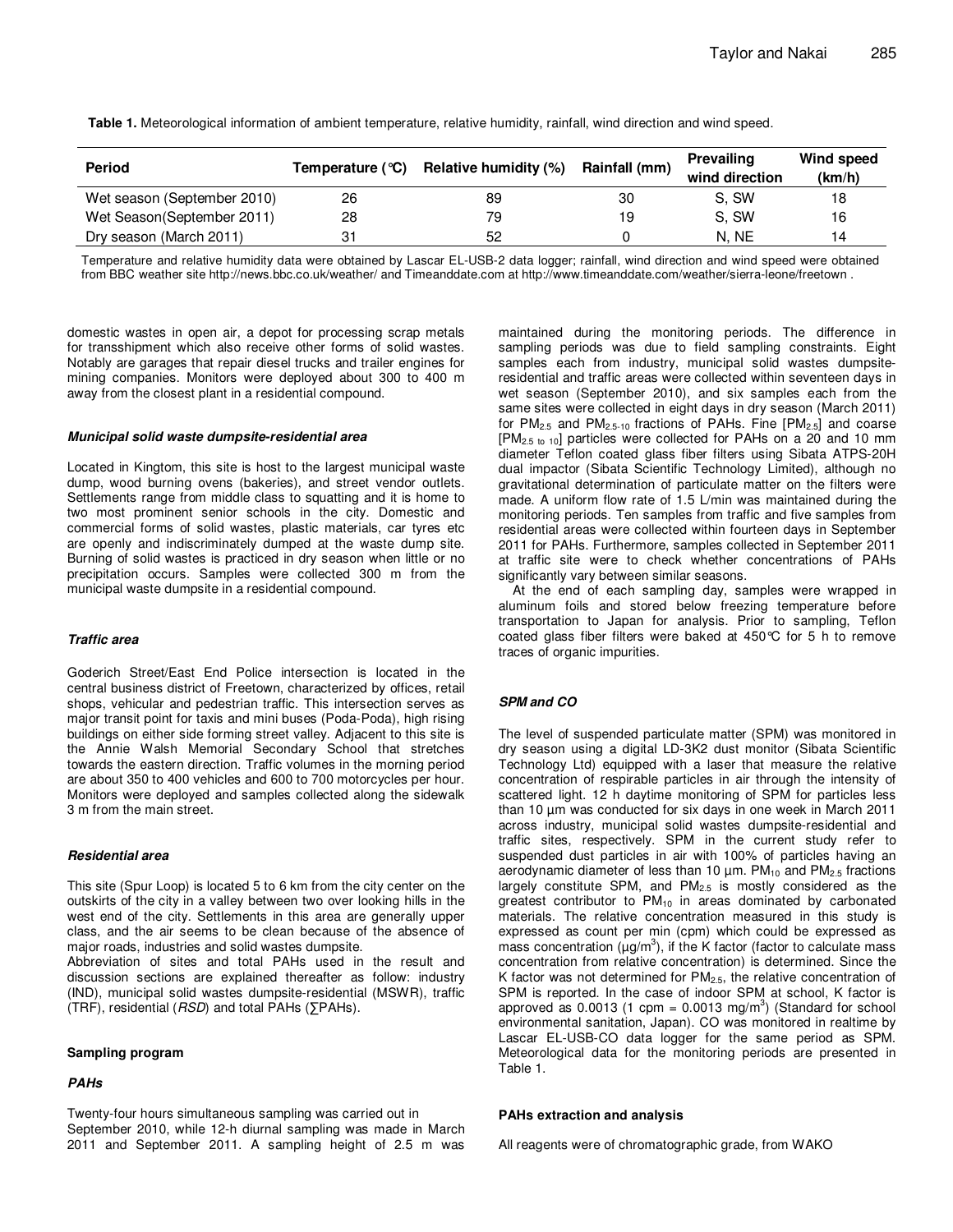Pure chemicals (Osaka, Japan). EPA 610 PAHs mixture (Supelco, Belfonte, PA USA) was used as calibration standard. The sample extraction process is a modified method that has been previously reported (Hayakawa et al., 1996). In brief, PAHs were extracted from the filters with a mixture of benzene/ethanol in the ratio (3:1) in an ultrasonic bath for 50 min in 2 cycles. After centrifugation at 3000 rpm for 10 min, the extracts were filtered, and the filtrates were transferred to a rotary evaporating flask into which 100 µl of dimethyl sulfoxide was added for preservation. This was evaporated to about 1 ml using rotary evaporator (BUCHI R-210/R-215 Switzerland), in a water bath at temperature of 55°C and pressure of 180 Torr. This volume was evaporated further to 100 µl under a high purity stream of nitrogen. Final volume was adjusted to 1 ml by adding 900 µl of acetonitrile, and the sample solution was injected into the following HPLC system. Chromatographic separation and identification of 11 PAHs was enhanced by HPLC system (HP1100; Agilent Technologies) equipped with fluorescence detector supported by diode array detector. A guard column (30  $\times$ 4.6 mm, 5  $\mu$ m) for clean up, and an analytical column for PAHs (125  $\times$  4.6 mm, 5 µm) were C<sub>18</sub> EnviroSep-PP (Phenomenex). A gradient of water (solvent A) with an increasing acetonitrile content from 55 to 100% (solvent B) over 18 min was used followed by 10 min elapse time to re-establish and wash the column at a flow rate of 1.1 L/ml. Sample volume of 20  $\mu$ l in acetonitrile was injected into the HPLC. Prior to analysis, calibration standard was injected to ensure stability of the column. Quantification of PAHs was standardized by the retention times and peak areas of the calibration standards. Concentrations of 11 PAHs were quantified according to their elution order as follows: phenanthrene [PHE], anthracene [ANT], fluoranthene [FLT], pyrene [PYR], benzo(a)anthracene [BaA], chrysene [CHY] benzo(b) fluoranthene [BbF], benzo(k)fluoranthene [BkF], benzo(a)pyrene [BaP], dibenzo(a,h)anthracene [DBA] and benzo(ghi)pyrelene [BgP].

## **Quality control**

Surrogate recoveries and method detection limit procedures were carried out for PAHs to subject the data to strict quality control that would minimize and quantify measurement errors. Recovery analysis was carried out with a reconstituted mixture of three surrogate PAHs standards [phenanthrene-d<sub>10</sub>, pyrene-d<sub>10</sub> and benzo(a) pyrene-d<sub>12</sub>] by spiking 100  $\mu$ l onto laboratory blank filters to examine performance. Mean recoveries and standard deviations were found to be 92% (±7.3), 85% (±5.2) and 96% (±3.7) for phenanthrene-d<sub>10</sub>, pyrene-d<sub>10</sub> and benzo(a) pyrene-d<sub>12</sub>, respectively. Blank filters that accompanied samples to the field were treated as regular samples during the extraction process to determine background contamination during sampling, and results presented were corrected for PHE and PYR which were found in low concentrations in the field blanks.

#### **Data analysis**

The total concentrations of eleven PAHs ( $\sum_{11}$ PAHs) were estimated separately for the individual PM<sub>2.5</sub> and PM<sub>2.5-10</sub> fractions for the different sites. The average concentrations of  $\Sigma_{11}$ PAHs were estimated for  $PM<sub>2.5</sub>$  and  $PM<sub>2.5-10</sub>$  fractions independently for the different sites. Since total concentration of PAHs  $(PM_{2.5} + PM_{2.5-10})$ fractions was predominantly in PM2.5, the concentration in this size fraction was compared between residential site and the other sites by Dunnett's test. The difference in seasonal concentrations (September 2010 vs. March 2011) for  $\Sigma_{11}$ PAHs (PM<sub>2.5</sub> + PM<sub>2.5-10</sub>) fractions for each site (IND, MSWR, and TRF) was compared by ttest. To determine whether concentration differs between similar seasons for  $\Sigma_{11}$ PAHs (PM<sub>2.5</sub> + PM<sub>2.5-10</sub>) fractions at TRF site, t-test

was used for comparison. To determine the contribution of PM<sub>2.5</sub> and PM<sub>2.5-10</sub> fractions to the concentration of  $\Sigma_{11}$ PAHs for the sampling days across the sites and for the seasons, the percentage compositions were calculated. Health risk assessment of PAHs was conducted for  $PM<sub>2.5</sub>$  fraction by utilizing toxic equivalency factors (TEFs) weighting for individual PAHs proposed by (Nisbet and LaGoy, 1992). It was estimated on the basis of benzo(a)pyrene equivalent (BaPeq) concentrations. The measured concentrations of individual PAHs were converted to BaPeq concentrations by multiplying their corresponding TEFs values. The sum of each BaPeq in the mixture expresses the carcinogenicity of the mixture relative to BaP, widely regarded as marker of PAHs. 12-h daytime concentrations of SPM and CO were averaged for six days. Statistical analysis was conducted by using JMP 8 (SAS Institute Inc. 2009).

## **RESULTS**

The concentrations of 3 to 6 rings PAHs for  $PM_{2.5}$  and PM<sub>2.5-10</sub> fractions were investigated. The  $\sum_{11}$ PAHs represent the sum of eleven individual PAHs for either  $PM_{2.5}$  or  $PM_{2.5-10}$  fractions for the different sites unless stated otherwise. The concentration and standard deviation (SD) of eleven  $PM<sub>2.5</sub>$  and  $PM<sub>2.5 to 10</sub>$  bound PAHs and  $\sum_{11}$ PAHs for wet and dry seasons are presented in Tables 2 and 3. The concentration of  $\Sigma_{11}$ PAHs for PM<sub>2.5</sub> fraction at IND, MSWR and TRF sites in wet season (September 2010) ranged from 12.89 to 32.94 ng/m<sup>3</sup> with an average of 21.89 ng/m<sup>3</sup>. The concentration of  $\Sigma_{11}$ PAHs for PM<sub>2.5</sub> fraction in dry season at the same sites ranged from 42.13 to 75.95 ng/m<sup>3</sup>, with an average of 62.17 ng/m<sup>3</sup>. Similarly, concentration of  $\sum_{11}$ PAHs for PM<sub>2.5 to 10</sub> fraction at IND, MSWR and TRF sites in wet season (September 2010) ranged from 3.28 to 4.75 ng/m<sup>3</sup> with an average of 3.94 ng/m<sup>3</sup>. In dry season, concentration of  $\sum_{11} PAHs$  for  $PM_{2.5-10}$  fraction at the same sites ranged from 6.04 to 11.74  $\frac{1}{10}$  m<sup>3</sup> with an average of 8.68 ng/m<sup>3</sup>. The concentration of  $\Sigma_{11}$ PAHs for (PM<sub>2.5</sub> +  $PM_{2.5-10}$ ) fractions for the different days at TRF site in wet season (September 2011) ranged from 10.01 to 81.42 ng/m<sup>3</sup> with an average of 45.72 ng/m<sup>3</sup>. Similarly, concentration of  $\sum_{11}$ PAHs for PM<sub>2.5</sub> fraction at *RSD* site in wet season (September 2011) ranged from 1.38 to 8.94 ng/m<sup>3</sup> with an average of 5.43 ng/m<sup>3</sup>. The average annual concentration and standard deviation of  $\Sigma_{11}$ PAHs for PM<sub>2.5</sub> fraction was 37.18  $\pm$  25.12 ng/m<sup>3</sup>, and 6.24  $\pm$ 2.93 ng/ $m^3$  for PM<sub>2.5-10</sub> fraction for the sites.

Concentrations of  $\Sigma_{11}$ PAHs for PM<sub>2.5</sub> fraction in wet season (September 2010) were significantly greater at IND site  $(p = 0.0336)$ , TRF site  $(p < 0.0001)$  but not significantly greater at MSWR site  $(p = 0.3672)$  compared with *RSD* site. Similarly, concentrations of  $\sum_{11}$ PAHs for PM<sub>2.5</sub> fraction in dry season were significantly greater at IND site (p = 0.0137), MSWR site (p = 0.006) but not significantly greater at TRF site  $(p = 0.1879)$  compared with *RSD* site. Concentrations of  $\sum_{11}$ PAHs for PM<sub>2.5</sub> fraction were elevated 3.6 times, 2.3 times, 6.0 times at IND, MSWR, and TRF sites in wet season (September 2010) compared with RSD site. Similarly, concentrations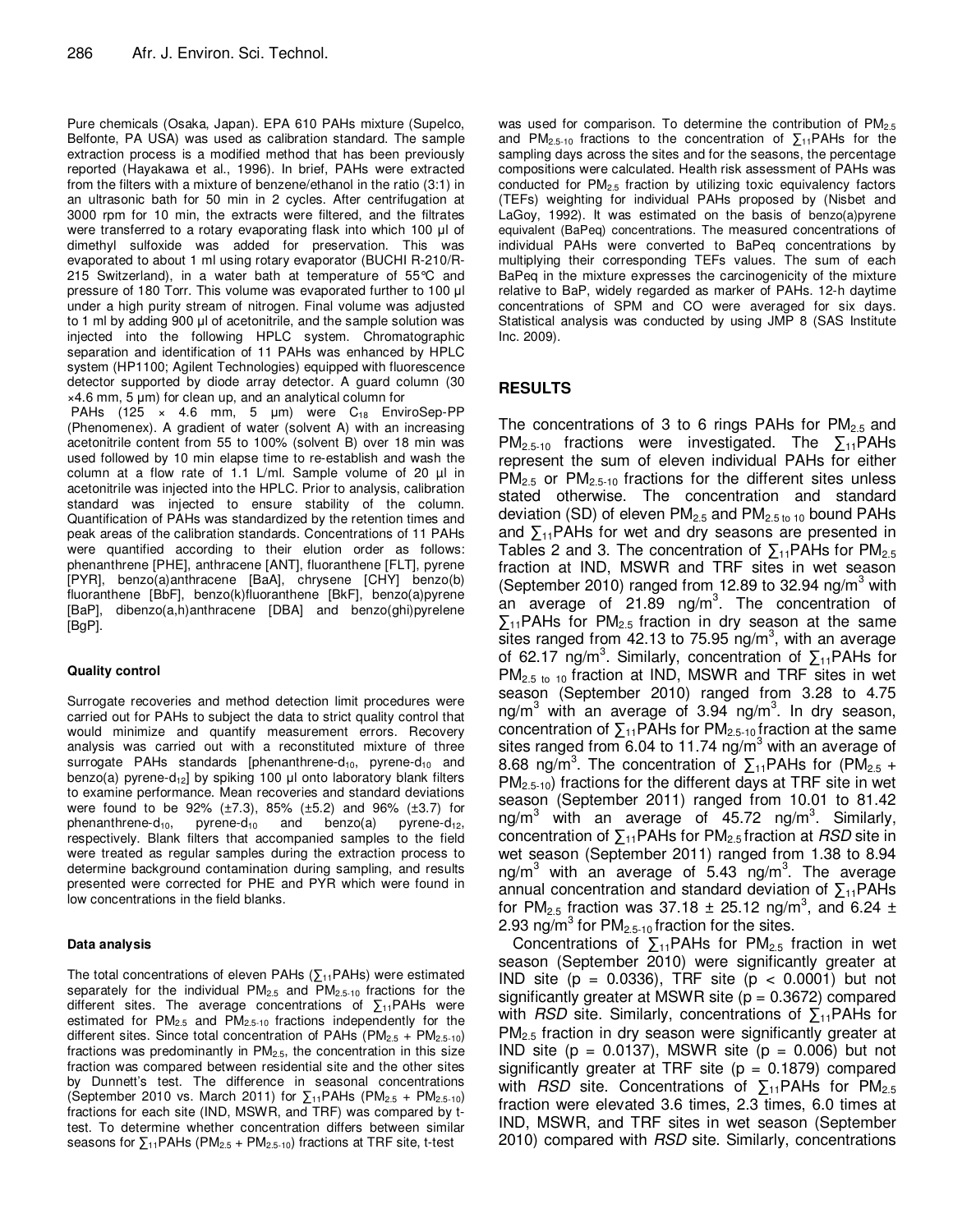| $IND (n = 8)$ |                   | $MSWR (n = 8)$       |                  | TRF $(n = 8)$   |                   | $TRF*$ (n = 10) |                   | $RSD^{*} (n = 5)$ |                   |
|---------------|-------------------|----------------------|------------------|-----------------|-------------------|-----------------|-------------------|-------------------|-------------------|
| Compounds     | PM <sub>2.5</sub> | PM <sub>2.5-10</sub> | $PM_{2.5}$       | $PM_{2.5-10}$   | PM <sub>2.5</sub> | $PM2.5-10$      | PM <sub>2.5</sub> | $PM2.5-10$        | PM <sub>2.5</sub> |
|               | Mean $±$ SD       | Mean ± SD            | Mean $±$ SD      | Mean $\pm$ SD   | Mean $±$ SD       | Mean $±$ SD     | Mean $±$ SD       | Mean $±$ SD       | Mean $±$ SD       |
| PHE           | $1.70 \pm 0.52$   | $1.18 \pm 0.46$      | $1.66 \pm 0.93$  | $1.37 \pm 0.75$ | $1.67 \pm 0.64$   | $1.35 \pm 0.76$ | $1.64 \pm 2.58$   | $1.27 \pm 1.70$   | $0.17 \pm 0.13$   |
| <b>ANT</b>    | $0.17 \pm 0.11$   | $0.08 \pm 0.05$      | $0.23 \pm 0.28$  | $0.11 \pm 0.12$ | $0.13 \pm 0.08$   | $0.08 \pm 0.07$ | $0.23 \pm 0.25$   | $0.07 \pm 0.08$   | $0.12 \pm 0.02$   |
| <b>FLT</b>    | $1.13 \pm 0.47$   | $0.34 \pm 0.29$      | $0.45 \pm 0.25$  | $0.41 \pm 0.19$ | $0.80 \pm 0.17$   | $0.79 \pm 0.56$ | $1.10 \pm 0.74$   | $0.86 \pm 0.41$   | $0.42 \pm 0.24$   |
| <b>PYR</b>    | $1.77 \pm 0.93$   | $0.32 \pm 0.17$      | $0.34 \pm 0.15$  | $0.18 \pm 0.10$ | $1.12 \pm 0.41$   | $0.51 \pm 0.27$ | $1.48 \pm 1.03$   | $0.51 \pm 0.29$   | $0.41 \pm 0.24$   |
| BaA           | $0.99 \pm 0.67$   | $0.05 \pm 0.07$      | $0.18 \pm 0.17$  | $0.07 \pm 0.09$ | $0.86 \pm 0.85$   | $0.11 \pm 0.08$ | $0.64 \pm 0.43$   | $0.20 \pm 0.30$   | $0.12 \pm 0.11$   |
| <b>CHY</b>    | $1.74 \pm 0.88$   | $0.13 \pm 0.12$      | $0.44 \pm 0.28$  | $0.13 \pm 0.09$ | $1.92 \pm 1.17$   | $0.26 \pm 0.20$ | $1.09 \pm 0.92$   | $0.39 \pm 0.18$   | $0.30 \pm 0.07$   |
| <b>BbF</b>    | $1.98 \pm 0.56$   | $0.59 \pm 0.57$      | $1.94 \pm 1.38$  | $0.08 \pm 0.04$ | $3.91 \pm 2.10$   | $0.17 \pm 0.08$ | $5.79 \pm 3.1$    | $0.63 \pm 0.30$   | $0.56 \pm 0.37$   |
| <b>BkF</b>    | $1.01 \pm 0.37$   | $0.45 \pm 1.01$      | $0.76 \pm 0.54$  | $0.03 \pm 0.02$ | $2.01 \pm 1.11$   | $0.12 \pm 0.05$ | $2.75 \pm 1.63$   | $0.32 \pm 0.14$   | $0.25 \pm 0.13$   |
| <b>BaP</b>    | $2.27 \pm 1.26$   | $0.10 \pm 0.04$      | $1.05 \pm 0.81$  | $0.07 \pm 0.03$ | $4.56 \pm 2.82$   | $0.22 \pm 0.12$ | $4.78 \pm 3.16$   | $0.48 \pm 0.23$   | $0.42 \pm 0.22$   |
| <b>DBA</b>    | $4.18 \pm 0.48$   | $0.28 \pm 0.29$      | $3.41 \pm 1.72$  | $0.40 \pm 0.75$ | $8.55 \pm 4.05$   | $0.63 \pm 0.31$ | $11.53 \pm 5.74$  | $0.62 \pm 0.75$   | $1.44 \pm 1.35$   |
| <b>BgP</b>    | $2.89 \pm 1.43$   | $0.28 \pm 0.19$      | $2.44 \pm 1.31$  | $0.43 \pm 0.51$ | $7.41 \pm 4.65$   | $0.51 \pm 0.24$ | $8.85 \pm 4.38$   | $0.49 \pm 0.39$   | $1.19 \pm 1.11$   |
| <b>SPAHs</b>  | $19.83 \pm 4.87$  | $3.80 \pm 0.82$      | $12.90 \pm 5.61$ | $3.28 \pm 1.18$ | $32.94 \pm 16.12$ | $4.75 \pm 1.57$ | $39.88 \pm 21.21$ | $5.84 \pm 2.81$   | $5.40 \pm 3.79$   |

Table 2. Average concentrations and standard deviations of 11 individual PAHs and ∑PAHs (ng/m<sup>3</sup>) in wet seasons.

\*Represents samples collected in September 2011; IND - industry area, MSWR - municipal solid waste dumpsite- residential area, TRF - traffic area, RSD-residential area. The concentrations of PM<sub>2.5 to 10</sub> bound PAHs at UBS site was not reported because over 70% of individual PAHs had levels below the detection limits.

of  $\Sigma_{11}$ PAHs for PM<sub>2.5</sub> fraction were elevated 12.6 times, 13.9 times, 7.7 times at IND, MWSR and TRF sites in dry season compared with RSD site. Concentrations of $\sum_{11}$ PAHs for (PM<sub>2.5</sub> + PM<sub>2.5-10</sub>) in dry season were significantly greater compared with wet season (September 2010) for IND site (p  $= 0.0198$ ), MSWR site (p  $= 0.0078$ ) but not significant for TRF site (p = 0.0818). The concentrations of  $\Sigma_{11}$ PAHs for (PM<sub>2.5</sub> + PM<sub>2.5-10</sub>) fractions for samples collected in September 2010 and September 2011 were not different (p = 0.7944) at TRF site.

The percentage composition of  $PM_{2.5}$  and  $PM_{2.5}$  $10$  fractions in  $\sum_{11}$ PAHs for sites in wet seasons (September 2010 and September 2011), were found to be in the range of 66.8 to 92.9% and 7.1 to 33.2% with an average of 83.3 and 16.7% for  $PM_{2.5}$  and  $PM_{2.5}$  to 10 fractions, respectively. Similarly, the percentage composition of  $PM<sub>2.5</sub>$ and PM<sub>2.5-10</sub> fractions  $\sum_{11}$ PAHs for sites in dry season were found to range from 78.1 to 93.5% and 6.5 to 21.9% with an average of 86.2 and 13.8% for  $PM<sub>2.5</sub>$  and  $PM<sub>2.5-10</sub>$  fractions, respectively. The site with the highest percentage composition of  $PM<sub>2.5</sub>$  fraction in wet season (September, 2010) was TRF with 86.1% while MSWR had the highest with 88.2% in dry season. In pursuit of identifying potential sources of air pollution, the following compounds DBA, BgP, BaP BbF, PHE were identified as markers of PAHs across the sites and for the seasons. DBA, BgP, BaP and BbF were the greatest contributor to  $PM<sub>2.5</sub>$  bound PAHs across the sites constituting 71.3% in wet seasons (September 2010 and

September 2011); while PHE, DBA, BgP, BbF and BaP were in dry season contributing 69.7%.

 The 12-h average concentrations and standard devia-tions of SPM for the different sites are presented in Figure 2. The concentrations across IND, MSWR and TRF sites ranged from 107 to 300.5 cpm. In the same way, the 12-h average concentrations and standard deviations of CO for the different sites are presented in Figure 3. The concentrations across IND, MSWR and TRF sites ranged from 6 to 10 ppm. When the 8h average concentrations from the data were extracted for the sites, the average was 10 ppm. MSWR had the highest average and CO concentrations across the different sites.

 The total concentration of BaPeq for each site and season is presented in Table 4. The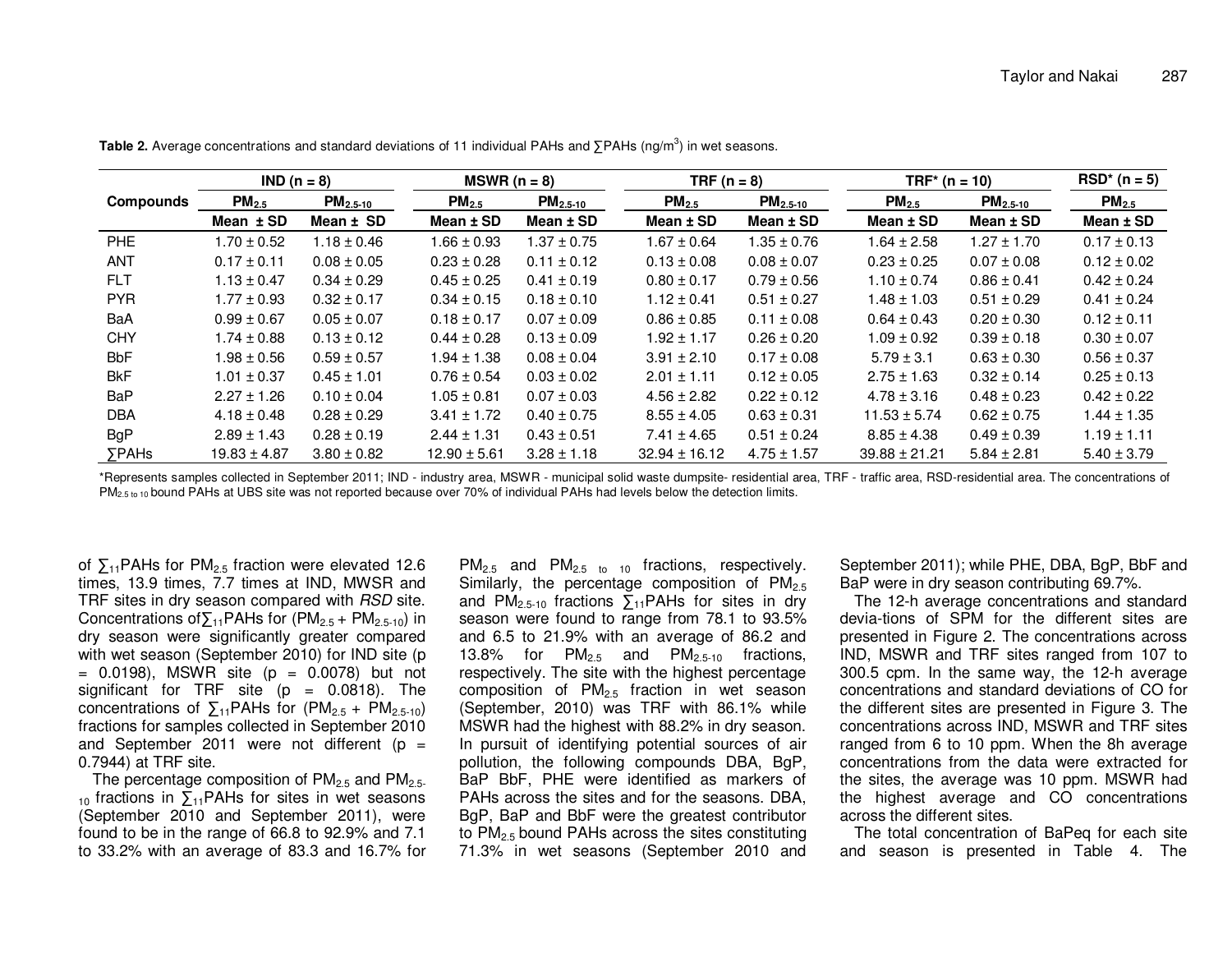|                  | $IND (n = 6)$     |                  | $MSWR (n = 6)$    |                      | TRF $(n = 6)$     |                      |  |
|------------------|-------------------|------------------|-------------------|----------------------|-------------------|----------------------|--|
| <b>Compounds</b> | PM <sub>2.5</sub> | $PM2.5-10$       | PM <sub>2.5</sub> | PM <sub>2.5-10</sub> | PM <sub>2.5</sub> | PM <sub>2.5-10</sub> |  |
|                  | Mean $±$ SD       | Mean $±$ SD      | Mean $±$ SD       | Mean $±$ SD          | Mean $±$ SD       | Mean $±$ SD          |  |
| <b>PHE</b>       | $17.71 \pm 14.51$ | $3.99 \pm 1.96$  | $11.90 \pm 7.37$  | $2.86 \pm 1.46$      | $2.25 \pm 0.82$   | $1.31 \pm 1.16$      |  |
| <b>ANT</b>       | $0.56 \pm 0.56$   | $0.29 \pm 0.17$  | $0.72 \pm 0.43$   | $0.21 \pm 0.07$      | $0.41 \pm 0.27$   | $0.24 \pm 0.06$      |  |
| <b>FLT</b>       | $2.29 \pm 1.73$   | $2.35 \pm 1.79$  | $1.72 \pm 0.67$   | $1.20 \pm 0.52$      | $1.48 \pm 0.21$   | $1.41 \pm 0.58$      |  |
| <b>PYR</b>       | $4.47 \pm 3.87$   | $1.18 \pm 0.75$  | $2.05 \pm 1.16$   | $0.69 \pm 0.43$      | $2.01 \pm 1.37$   | $0.66 \pm 0.24$      |  |
| BaA              | $6.22 \pm 7.26$   | $0.84 \pm 0.98$  | $6.39 \pm 6.61$   | $0.45 \pm 0.40$      | $0.79 \pm 0.49$   | $0.10 \pm 0.11$      |  |
| <b>CHY</b>       | $5.72 \pm 5.94$   | $0.77 \pm 0.44$  | $10.86 \pm 8.98$  | $0.80 \pm 0.44$      | $2.23 \pm 0.74$   | $0.40 \pm 0.12$      |  |
| <b>BbF</b>       | $6.12 \pm 3.29$   | $0.63 \pm 0.55$  | $9.00 \pm 6.44$   | $0.39 \pm 0.23$      | $4.49 \pm 1.32$   | $0.73 \pm 0.85$      |  |
| <b>BkF</b>       | $2.72 \pm 2.04$   | $0.46 \pm 0.54$  | $3.80 \pm 2.38$   | $0.35 \pm 0.23$      | $2.07 \pm 0.52$   | $0.26 \pm 0.34$      |  |
| BaP              | $5.63 \pm 5.12$   | $0.49 \pm 0.27$  | $7.41 \pm 4.71$   | $0.44 \pm 0.27$      | $4.15 \pm 1.48$   | $0.36 \pm 0.12$      |  |
| <b>DBA</b>       | $10.68 \pm 5.42$  | $0.39 \pm 0.18$  | $13.69 \pm 6.7$   | $0.57 \pm 0.33$      | $12.14 \pm 2.41$  | $0.26 \pm 0.16$      |  |
| <b>BgP</b>       | $6.31 \pm 2.97$   | $0.35 \pm 0.14$  | $8.41 \pm 4.82$   | $0.31 \pm 0.17$      | $10.11 \pm 2.17$  | $0.31 \pm 0.17$      |  |
| <b>SPAHs</b>     | $68.43 \pm 46.28$ | $11.74 \pm 5.46$ | $75.95 \pm 43.54$ | $8.27 \pm 3.48$      | $42.13 \pm 9.44$  | $6.04 \pm 1.25$      |  |

Table 3. Average concentrations and standard deviations of 11 individual PAHs and ∑PAHs (ng/m<sup>3</sup>) in dry season.

IND - industry area, MSWR - municipal solid waste dumpsite-residential area, TRF - traffic area.



**Figure 2.** 12-h average (box) and standard deviation (vertical bar) of SPM concentrations for the different sites represented as IND-industry area, MSWRunicipal solid wastes dumpsite-residential area, TRF-traffic area in dry season (March 2011). Error bars represent one standard deviation from the mean.

concentrations of BaPeq in each site, and for the seasons were averaged to represent the annual concentration of BaPeq. The annual average concentration of BaPeq was estimated to be 12.90 ng/m<sup>3</sup>. Comparing the concentration of BaPeq at RSD site relative to the other sites revealed elevated concentrations at the different sites and for the seasons. For instance, in wet season (September 2010), the concentration of BaPeq at RSD site was 3.5, 2.4 and 7.0 times lower compared with IND, MSWR and TRF sites,

respectively. Similarly, in dry season, the concentration of BaPeq at RSD site was 9.1, 11.7, and 8.7 times lower compared with IND, MSWR and TRF sites, respectively.

## **DISCUSSION**

Toxic air pollutants were monitored in the ambient air of Freetown. The results indicated that concentrations of  $\sum_{11}$ PAHs were generally low at *RSD* site compared to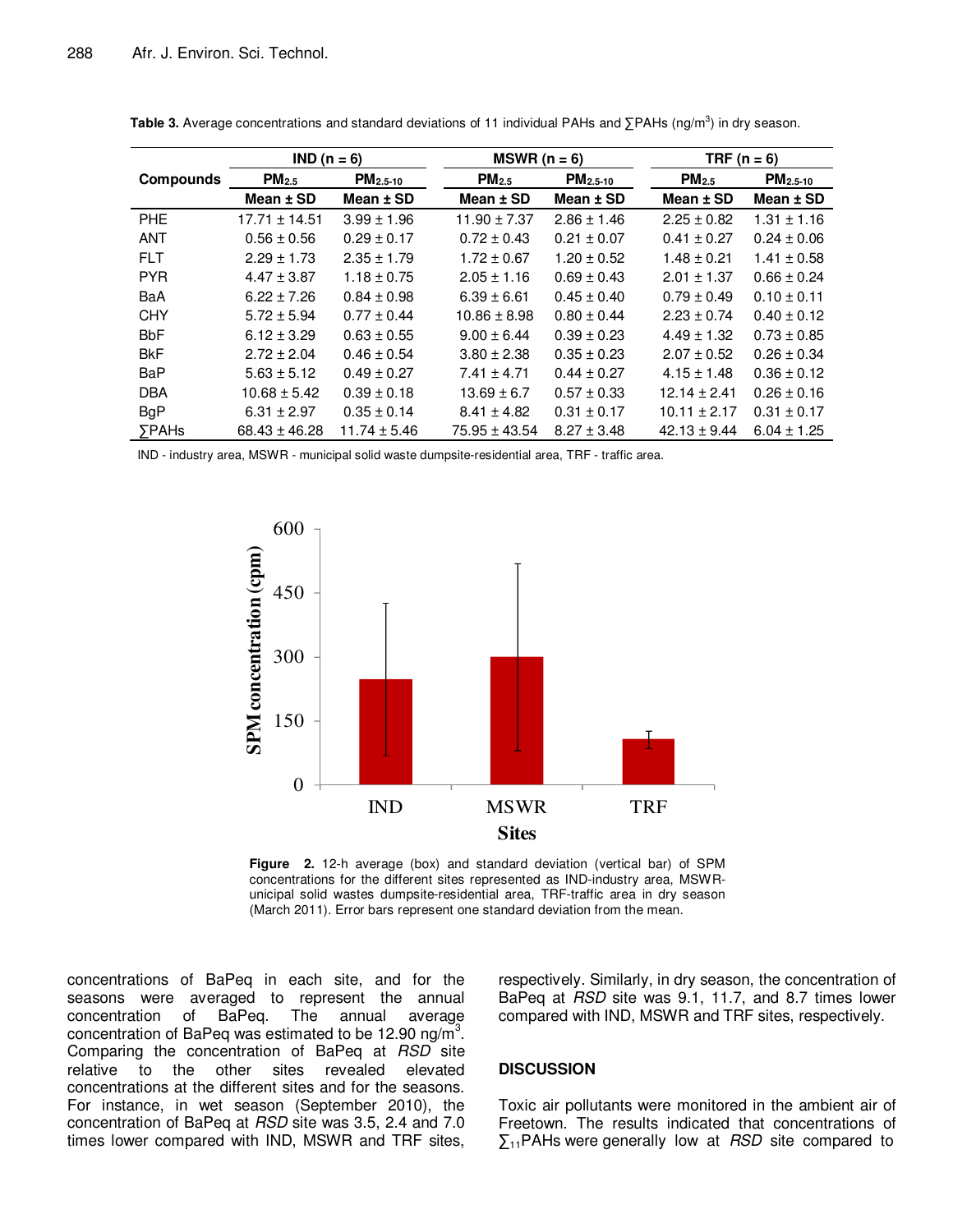

**Figure 3.** 12-h average (box) and standard deviation (vertical bar) of CO concentrations for the different sites represented as IND-industry area, MSWRmunicipal solid wastes dumpsite-residential area, TRF-traffic area in dry season (March 2011). Error bars represent one standard deviation from the mean.

other sites irrespective of the season. This suggests the absence of hot spots of air pollution such as, major traffic road, open air burning of biomass, solid wastes disposing sites etc around this site. It was further observed that concentrations of  $\Sigma_{11}$ PAHs for (PM<sub>2.5</sub> + PM<sub>2.5-10</sub>) fractions at TRF site did not vary between similar season, implying that traffic volume and emission intensities were largely similar.

From the estimated percentage composition, it was glaringly clear that  $PM_{2.5}$  fraction contributed more to the concentrations of  $\sum_{11}$ PAHs irrespective of the season and sampling sites. This is in agreement with published data (Kume et al., 2007; Manoli et al., 2002; Wang et al., 2008). For instance, 94 to 98% of total PAHs in  $PM_{2.5}$ fraction was reported (Kume et al., 2007), while 76% of total PAHs in the same size fraction was also reported (Manoli et al., 2002). As total concentrations of PAHs were largely found in  $PM<sub>2.5</sub>$  size fraction across the monitoring sites, demonstrates health risks considering the existing evidence of toxicity (Schwartz, 1996).

One notable aspect of our results was the higher concentrations of PAHs at MSWR and IND sites relative to TRF site in dry season. This bizarre observation was attributed to strong local influence of sporadic combustion from, domestic refuse, car tyres, metal scraps (growing commercial trade for scrap metals) and domestic fires in open stoves. These combustion activities affected the concentrations around these areas which are considered major sources of atmospheric PAHs. Nevertheless, concentration of  $\Sigma_{11}$ PAHs for (PM<sub>2.5</sub> + PM<sub>2.5-10</sub>) fractions at TRF site is greater than a previous study in Japan (Kume et al., 2007), but much lower than earlier studies

in two African countries, Benin (Fanou et al., 2006) and Kenya (Muendo et al., 2006), although the last two studies collected air particulate matter without consideration of size fractions. Even though the traffic volume was estimated to be 350 to 400 vehicles of different kinds an hour, yet concentrations were high. This is an indication of poor combustion efficiency of vehicles, usually without catalytic converters, coupled with the use of low quality fuels that often emit black plumes of smoke from vehicle exhausts. Providing qualitative information on the profile of PAHs is useful to confirm sources of air pollution based on existing studies. DBA, BgP, BaP BbF and PHE contributed 85% to the concentration of  $\Sigma_{11}$ PAHs for PM<sub>2.5</sub> fraction for the different sites and seasons. These homologs are reported to contain fingerprints of gasoline, diesel, wood and solid wastes combustion (Guo et al., 2003; Kulkarni and Venkataraman, 2000; Ruokoijarvi et al., 1995). DBA, BgP, BaP and BbF were largely the major components of PAHs mixture in wet season (September 2010), and these fingerprints could be associated with gasoline and diesel emissions.

However, PHE was one of the main components in the mixture of PAHs in dry season at IND and MSWR sites, and this observation could be associated with combustion of metal scraps, plastics, car tyres, domestic refuse, etc on the basis of our field observations. It should be noted that combustion of car tyres were merely to unearth the spiral wires from the latex to make domestic cook stove for charcoal use. An earlier study reported that PHE was a major component in landfill fires which is an indication that combustion of different forms of solid wastes could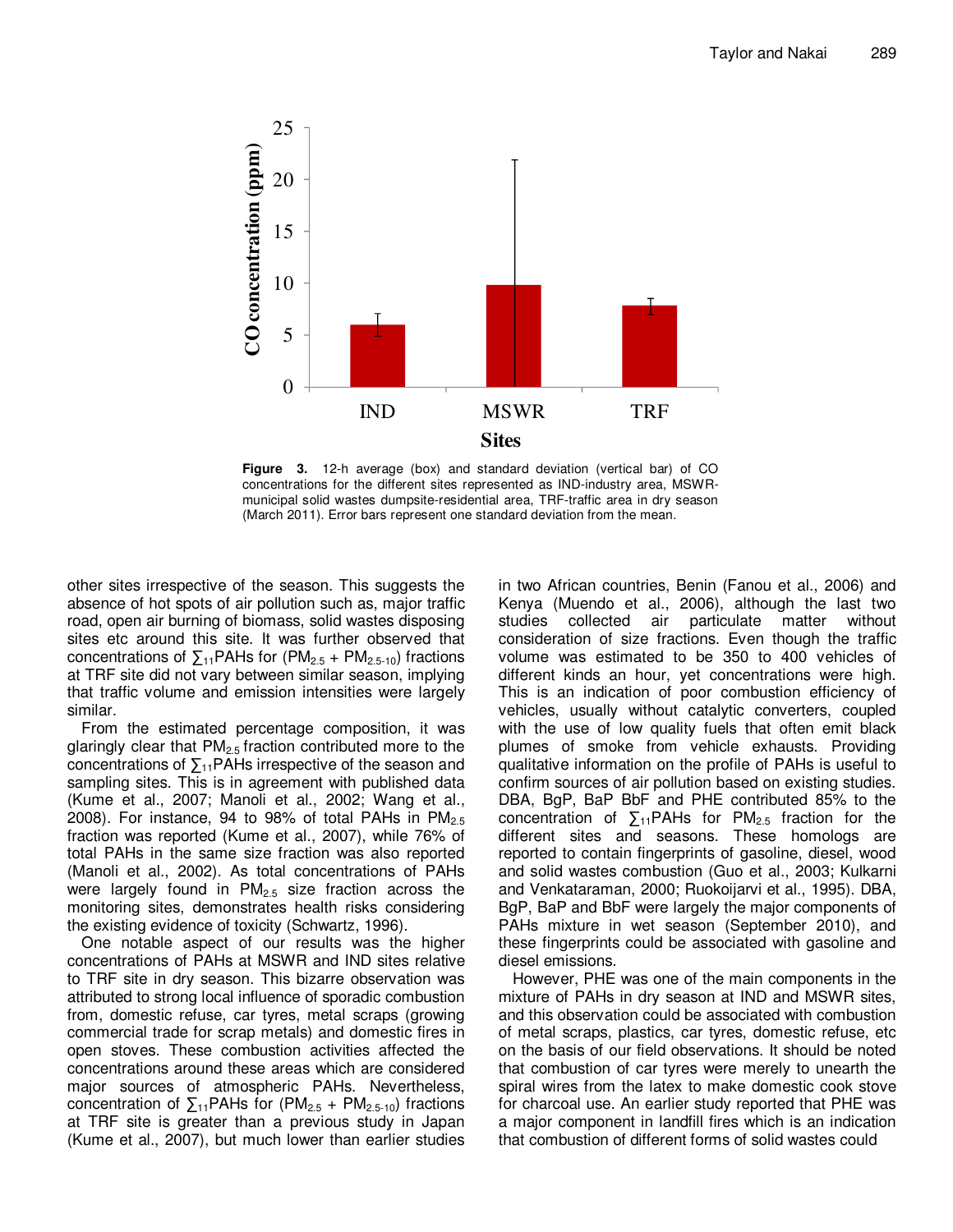|                      |       | BaP <sub>eq</sub> concentration (ng m <sup>-3</sup> ) |            |                   |            |            |            |            |            |
|----------------------|-------|-------------------------------------------------------|------------|-------------------|------------|------------|------------|------------|------------|
| <b>PAHs</b>          | TEF   | <b>IND</b>                                            |            | <b>MSWR</b>       |            | <b>TRF</b> |            | TRF*       | UBS*       |
|                      |       | Wet season                                            | Dry season | <b>Wet Season</b> | Dry season | Wet season | Dry season | Wet season | Wet season |
| <b>PHE</b>           | 0.001 | 0.0017                                                | 0.01771    | 0.00166           | 0.0119     | 0.00167    | 0.00225    | 0.00164    | 0.00017    |
| <b>ANT</b>           | 0.01  | 0.0017                                                | 0.0056     | 0.0023            | 0.0072     | 0.0013     | 0.0041     | 0.0023     | 0.0012     |
| <b>FLT</b>           | 0.001 | 0.00113                                               | 0.00229    | 0.00045           | 0.00172    | 0.0008     | 0.00148    | 0.0011     | 0.00042    |
| <b>PYR</b>           | 0.001 | 0.00177                                               | 0.00447    | 0.00034           | 0.00205    | 0.00112    | 0.00201    | 0.00148    | 0.00041    |
| BaA                  | 0.1   | 0.099                                                 | 0.622      | 0.018             | 0.639      | 0.086      | 0.079      | 0.064      | 0.012      |
| <b>CHY</b>           | 0.01  | 0.0174                                                | 0.0572     | 0.0044            | 0.1086     | 0.0192     | 0.0223     | 0.0109     | 0.003      |
| <b>BbF</b>           | 0.1   | 0.198                                                 | 0.612      | 0.194             | 0.90       | 0.391      | 0.449      | 0.579      | 0.056      |
| <b>BkF</b>           | 0.1   | 0.101                                                 | 0.272      | 0.076             | 0.38       | 0.201      | 0.207      | 0.275      | 0.025      |
| <b>BaP</b>           | 1.0   | 2.27                                                  | 5.63       | 1.05              | 7.41       | 4.56       | 4.15       | 4.78       | 0.42       |
| <b>DBA</b>           | 1.0   | 4.18                                                  | 10.68      | 3.41              | 13.69      | 8.55       | 12.14      | 11.53      | 1.44       |
| <b>BgP</b>           | 0.01  | 0.0289                                                | 0.0631     | 0.0244            | 0.0841     | 0.0741     | 0.1011     | 0.0885     | 0.0119     |
| $\Sigma$ BaPeq       |       | 6.90                                                  | 17.97      | 4.78              | 23.23      | 13.89      | 17.15      | 17.33      | 1.97       |
| Annual average BaPeq |       |                                                       |            |                   |            | 12.90      |            |            |            |

**Table 4.** Benzo(a)pyrene equivalent (BaPeq) concentrations using Nisbet and LaGoy's (1992) TEFs.

TEFs -Toxic Equivalency Factors; IND - industry area, MSWR - municipal solid waste dumpsite-residential area, TRF - traffic area, RSD-residential area. \*Denotes samples collected in wet season (September 2011).

be considered major source of air pollution (Ruokoijarvi et al., 1995). Quantifying the volume of the already mentioned solid wastes that are combusted is difficult to ascertain due to the widespread burning practice.

 In the present study, the estimated carcinogenic potential expressed as BaPeq concentrations was high. The annual average BaPeq concentration was compared with published data, and the estimated concentration was much higher than a previous study in Tarragona, Spain (Ras et al., 2009), but lower than in Liaoning, China (Kong et al., 2010). Recognizing the uncertainties in estimating BaPeq concentrations, it would be stated that residents around IND, MSWR, and TRF sites are exposed to large amount of fine particles, containing higher carcinogenic PAHs

which is an indication that human exposure to these environments could increase health risks.

 Whilst the average concentration of SPM for the sites was considered high, there was large variability of SPM concentrations at MSWR and IND sites which indicates that there were days with high concentrations of SPM. Similarly, concentrations of CO at MSWR showed marked variability during the monitoring period, suggesting low concentrations among days. The high concentration of SPM and CO at MSWR site was in agreement with the already mentioned combustion sources of PAHs, in addition to resuspension of dusts largely from unpaved alleys around the site. Average concentrations of CO were higher than an earlier study in London (Kaur et al., 2005), but lower than along a traffic road in Lagos, Nigeria (Olajire et al., 2011). The average concentration of SPM in the present study was considered to be elevated if we consider World Health Organization (WHO) ambient air quality guideline for PM10 and PM2.5 fractions which are the main constituents of SPM in environments where combustion activities are dominant. The 8 h average concentration of CO was in excess of WHO air quality guideline which is an indication of health risks. Given the non existence of regulatory guidelines for air quality in Sierra Leone, our data from this preliminary investigation is suggesting that the ambient air quality is poor.

 Exposure to chronic levels of particulate matter and carbon monoxide air pollution has been reported to increase the risk of respiratory and cardiovascular diseases. In this study, we referred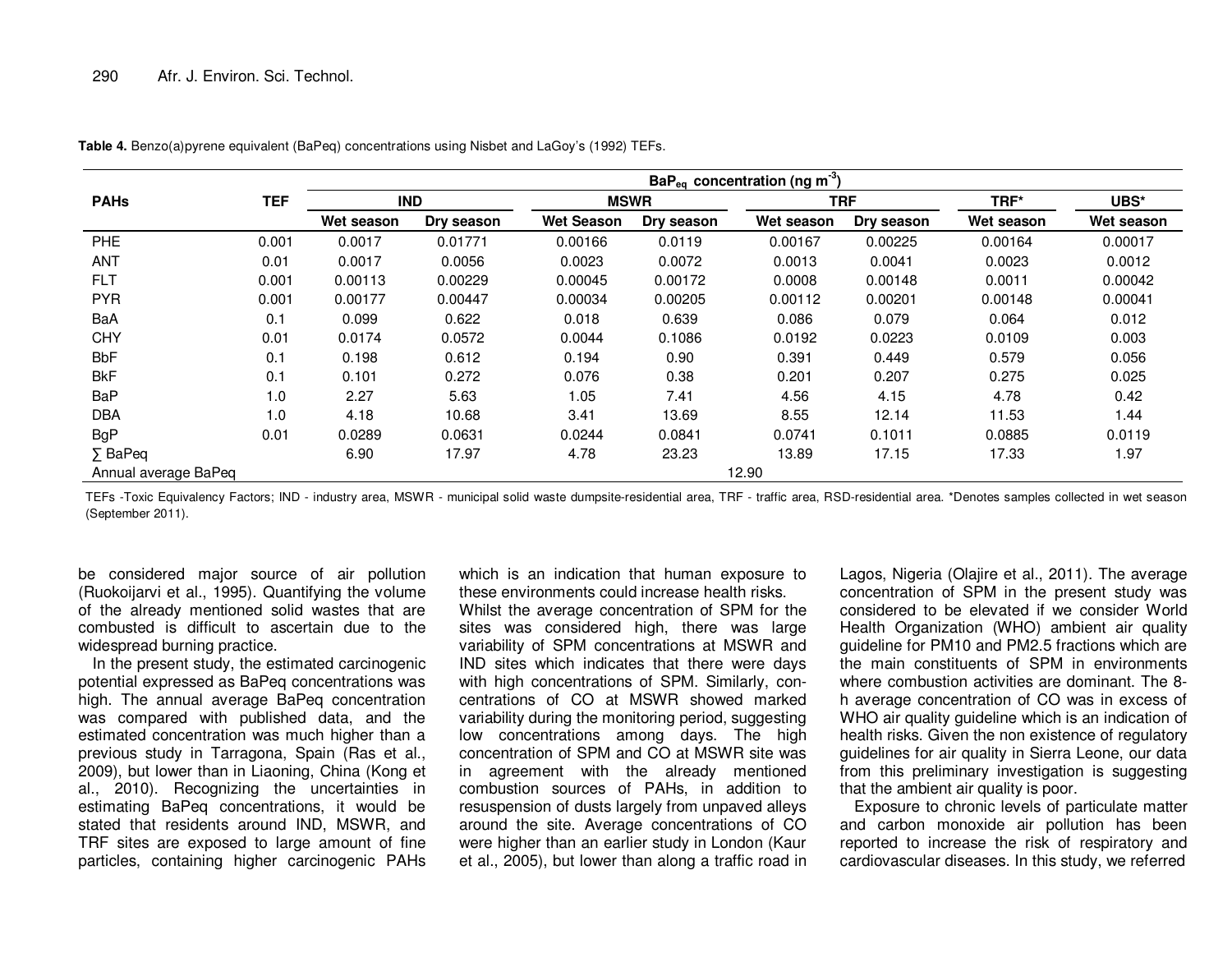to the ambient concentrations of SPM and CO as measures of human exposure to explain the potential health risks based on citations of published epidemiological evidence. Epide-miological studies have linked exposure to particulate matter to respiratory and cardiovascular diseases. A previous study have found positive association between annual mean concentrations of PM10 to chronic phlegm production and cough (Zemp et al., 1999), and another study associated minimal change in PM10 concentration to increasing risk of hospitalization for myocardial infarction (Lanki et al., 2006). The average concentration of SPM for the various sites in the present study was higher than the levels of particulate matter found in the referred epidemiological studies which raised the concern with regards to public health. Long term exposure to high levels of particulate matter increase mortality for heart and lung diseases according to the peer reviewed prospective cohort (Pope and Dockery, 2006).

CO is a toxic non irritating gas with high affinity for oxygen and it reduces the oxygen carrying capacity to vital organs in the body. Because the overall 8-h average CO concentration for the sampling sites was marginally above the recommended level set by WHO, an indication of health risks. Recent evidence suggests that exposure to low levels of CO deteriorate lung function in asthmatic adults (Canova et al., 2010). From the aforementioned human responses to air pollution, it is implied that our results would cause similar or severe health responses if epidemiological rudiments were observed, because the concentrations reported in this study are high. Bearing in mind the height at which these pollutants were collected, concentrations of each toxicant reflects personal exposure (Micallef and Colls, 1998). It could therefore be said that a large number of residents in Freetown are exposed to high levels of toxic air pollutants which have the propensity of either short or long term health consequence.

## **Seasonal variation of PAHs**

Existing studies on seasonal variation have shown that the difference in seasonal concentrations largely depends on the climatic and existing anthropogenic activities. Since the concentration of  $\Sigma_{11}$ PAHs for (PM<sub>2.5</sub> + PM<sub>2.5 to</sub> <sub>10</sub>) fractions between results of September 2010 and September 2011 (37.69 ng/m<sup>3</sup> vs. 45.73 ng/m<sup>3</sup>) at TRF site was statistically indistinguishable ( $p = 0.7944$ ), we considered results of September 2010 only to explain seasonal variation. It was evident in the results that lower concentrations of  $\Sigma_{11}$ PAHs for PM<sub>2.5</sub> and PM<sub>2.5-10</sub> fractions were observed in wet season compared with dry season, suggesting that concentrations were affected between seasons. In wet season, the West African Monsoon blow clean oceanic air (south westerly) into the continent and in the process dilute aerosols containing PAHs. In

addition, the occurrence of precipitation which have been reported to decrease concentrations of PAHs in air is thought to have scavenged PAHs due to washing out effect during rainy days (Ligocki et al., 1985; Park et al., 2001), and perhaps the low horizontal dispersion of air pollutants due to high humidity could not be ignored. In dry season, there was a reversal in the Monsoon as the north easterly trade wind blow dusty aerosols to the West African coastline with the possibility of long range transport of PAHs aerosols.

Notwithstanding the meteorological factors, we think that the existing anthropogenic activities that peak in dry season were highly responsible for the difference in seasonal concentrations. The drier ambient conditions increased burning of household and commercial solid wastes, biomass in simple open stoves by roadside vendors, car tyres, and different materials for metal scraps. Furthermore, the prolonged use of generators that run on fossil fuels in offices and industries due to frequent power cut, and the increase in mobility of two stroke engines commonly called Okada could not be ignored. The latter have been reported to increase the amount of unburned hydrocarbons such as PAHs (EMEP/CORINAIR, 2007; Ntziachristosa et al., 2006). Consequently, higher concentrations of ambient PAHs in dry season were strongly associated with the aforementioned combustion activities, and are considered as major sources of ambient PAHs that affected seasonal concentrations.

## **Conclusion**

The ambient air quality in Freetown was investigated for toxic air pollutants for the first time by reporting the concentration levels, health risks and seasonal variation of polycyclic aromatic hydrocarbons. Further reported were the concentration levels of suspended particulate matter and carbon monoxide in dry season with the consideration of ambient air quality and human health. The ambient concentrations of PAHs and CO were high because levels were in excess of WHO guidelines. The levels of SPM though cannot be directly compared with air quality guidelines which are based on 24-h or annual average were high enough to raise concern of health risks. The ambient air quality in Freetown was poor, and in view of human exposure, large portion of urban residents are exposed to high levels of toxic air pollutants which is recognized to be a public health risk.

## **ACKNOWLEDGEMENTS**

This study was supported by Yokohama National University, International Environmental Leaders Program in Sustainable Living with Environmental Risks funded by Strategic Funds for the Promotion of Science and